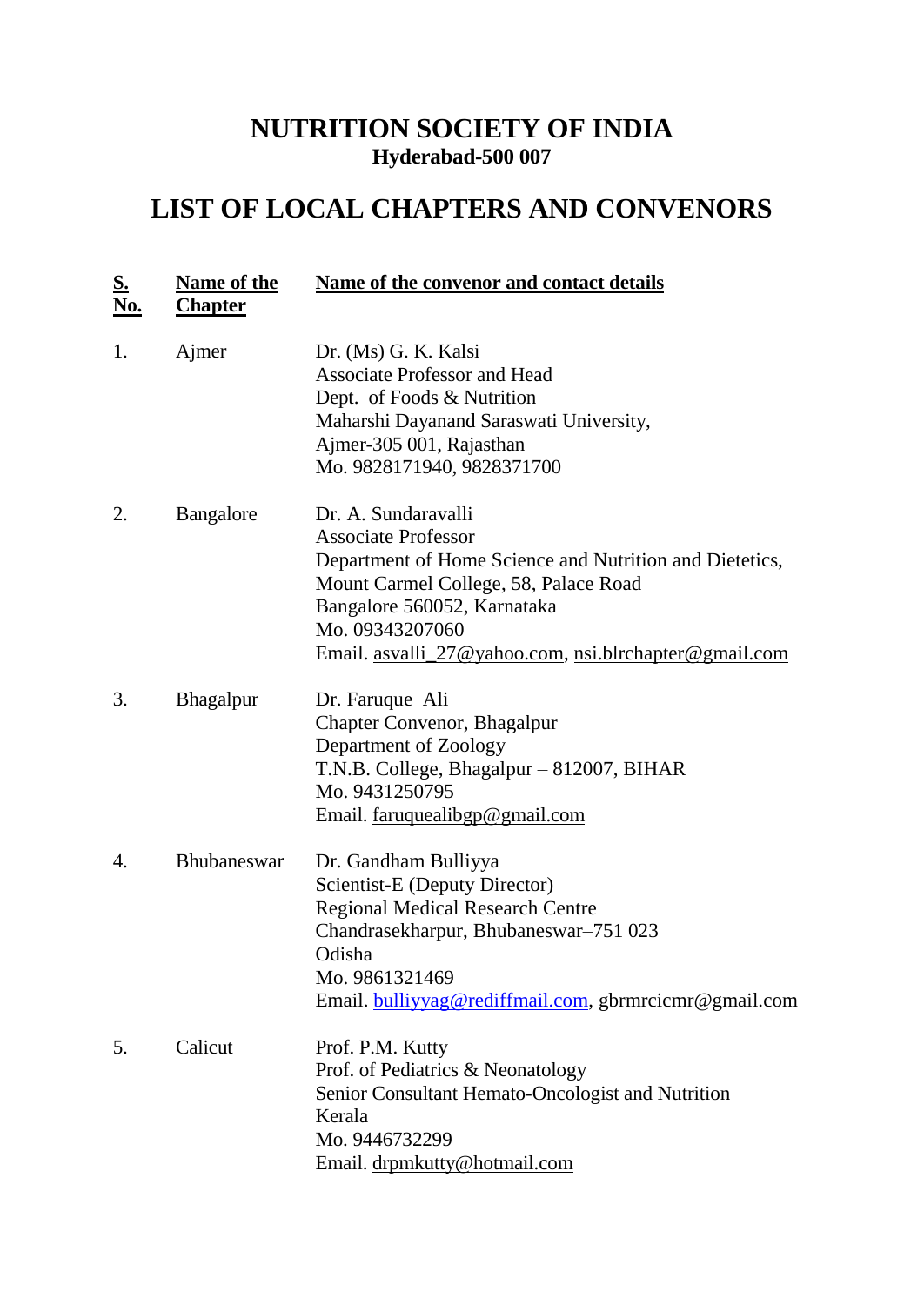**S. No. Name of the Chapter Name of the convenor and contact details** 

| 6.  | Chandigarh | Dr. Sunita Malhotra<br>Senior Dietician, Dept. of Dietetics<br><b>PGIMER Chandigarh</b><br>Mobile. 09872012376<br>Email. sunita_malhotra01@yahoo.co.in                                                                                                            |
|-----|------------|-------------------------------------------------------------------------------------------------------------------------------------------------------------------------------------------------------------------------------------------------------------------|
| 7.  | Chennai    | Dr Shareefa Talha<br>Vice Principal, Associate Professor and<br>Head of the Dept of PG Studies and Research in Home<br>Science (Retd)<br><b>JBAS</b> Colege for Women (Autonomous)<br>Chennai 600018.<br>Mobile: +91 9841083344<br>Email. shareefatalha@gmail.com |
| 8.  |            | Cochin / Kochi Dr.Anu Joseph<br>Associate Professor, Department of Home Science,<br>St. Teresa's College, Ernakulam<br>Mo. 808936345<br>Email. anujosephstc@gmail.com                                                                                             |
| 9.  | Coimbatore | Dr. A. Thirumani Devi<br>Professor & Head<br>Dept of Food Science and Nutrition<br>Avinashilingam University<br>Coimbatore-641043, Tamil Nadu.<br>Mo. 9442425754<br>Email. thirumaniarasu@gmail.com                                                               |
| 10. | Delhi      | Dr Pulkit Mathur,<br><b>Assistant Professor</b><br>Lady Irwin College<br>New Delhi<br>Mo. 9810030355<br>Email. pulkit36@yahoo.co.in, nsidelhi2017@gmail.com                                                                                                       |
| 11. | Dharwad    | Dr. Pushpa Bharati<br>Professor of Department of Food Science and Nutrition<br>University of Agricultural Sciences, Dharwad<br>Karnataka<br>Mo. 9480323319<br>Email. pcbharati10@gmail.com, bharatipushpa@uasd.in                                                 |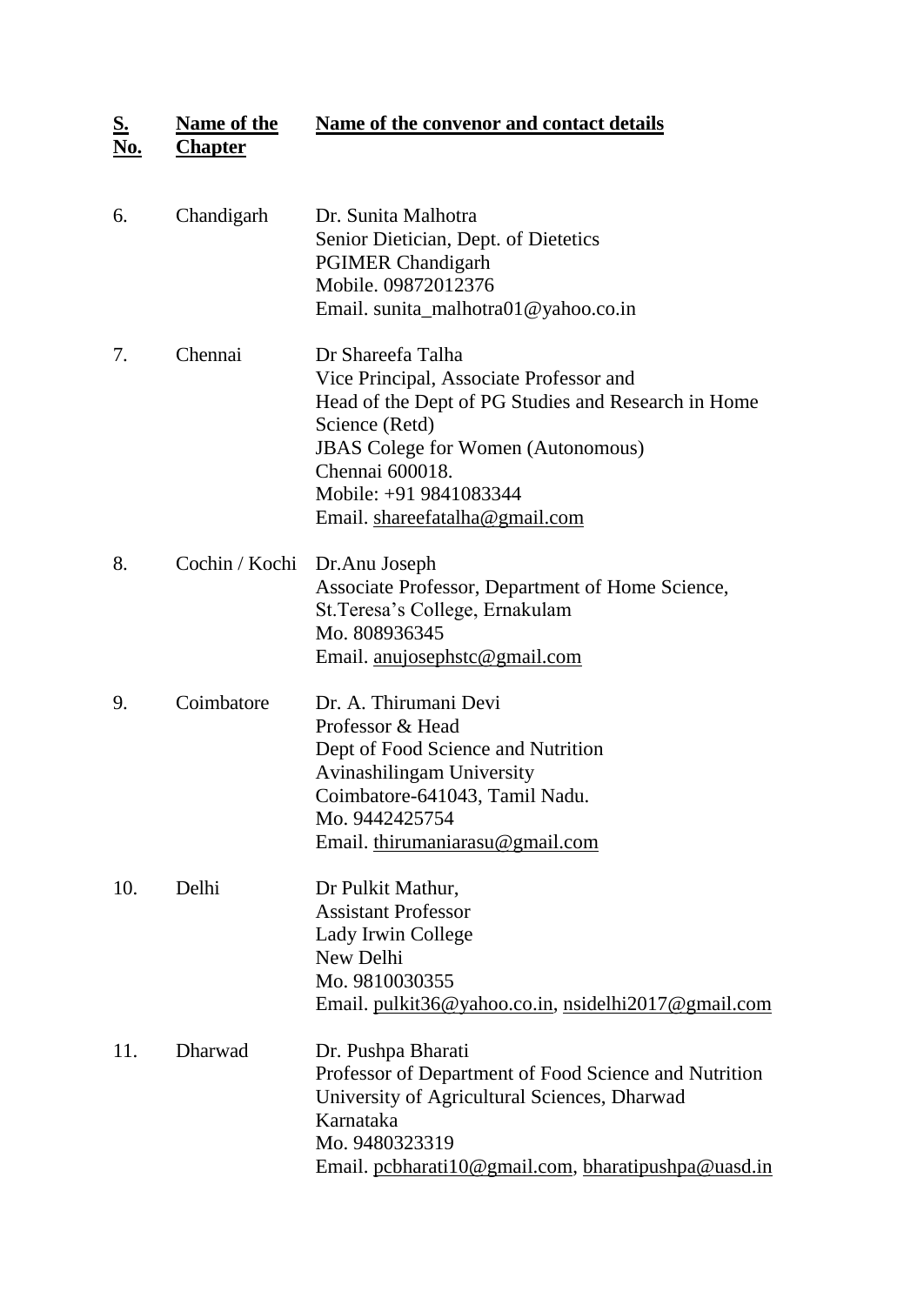**S. Name of the Name of the convenor and contact details** 

| No.<br><b>Chapter</b> |  |
|-----------------------|--|
|-----------------------|--|

| 12. | Gulbarga      | Dr. Sheela Sidharam<br>Director, ANNA (Nutrition Information and Activity<br>Centre), Basav, 1-9/9, Khuba Layout<br>Kalian Nagar, Gulbarga - 585 102, Karnataka<br>Mo. 9886937401<br>Email. drarundhatipatil@gmail.com                                                            |
|-----|---------------|-----------------------------------------------------------------------------------------------------------------------------------------------------------------------------------------------------------------------------------------------------------------------------------|
| 13. | Hisar         | Dr. Salil Sehgal<br>Prof.Deptt. Foods & Nutrition,<br>COHS, CCSHAU, Hisar, Haryana<br>Mo. 9215747077                                                                                                                                                                              |
| 14. | Indore        | Dr. Vandana Bharthi<br>129, Bank Colony<br>Annapurna Road Indore (MP) - 452 009<br>Madhya Pradesh<br>Mo. 9926079577<br>Email. nsi.indorevandana@gmail.com,<br>nsi.indore@gmail.com                                                                                                |
| 15. | <b>Jhansi</b> | Dr. Shalini Arora<br>Lecturer, Dept. of Foods and Nutrition<br><b>Bundelkhand University</b><br>Jhansi, U.P.<br>Email. sarora@rediffmail.com                                                                                                                                      |
| 16. | Jodhpur       | Prof (Dr.) Ram Gopal<br>Jodhpur Chapter Convener &<br>Chairman, RAB, IRIIM,<br>Howrah and Former Director, DRDO<br>Res:- A - 66, Krishna Nagar New Pali Road, Basni,<br>Jodhpur - 342005 (Raj.), Rajasthan<br>Mo. 9829806675<br>drramgopalresearch@gmail.com, drramgopal@sify.com |
| 17. | Jorhat        | Dr. Pranati Das<br>Professor & Head, Department of Food Science & Nutrition<br><b>Faculty of Home Science</b><br><b>Assam Agricultural University</b><br>Jorhat-785013, Assam<br>Mo. 09435050543, 08437041789<br>Email. drpranatidas26@gmail.com                                  |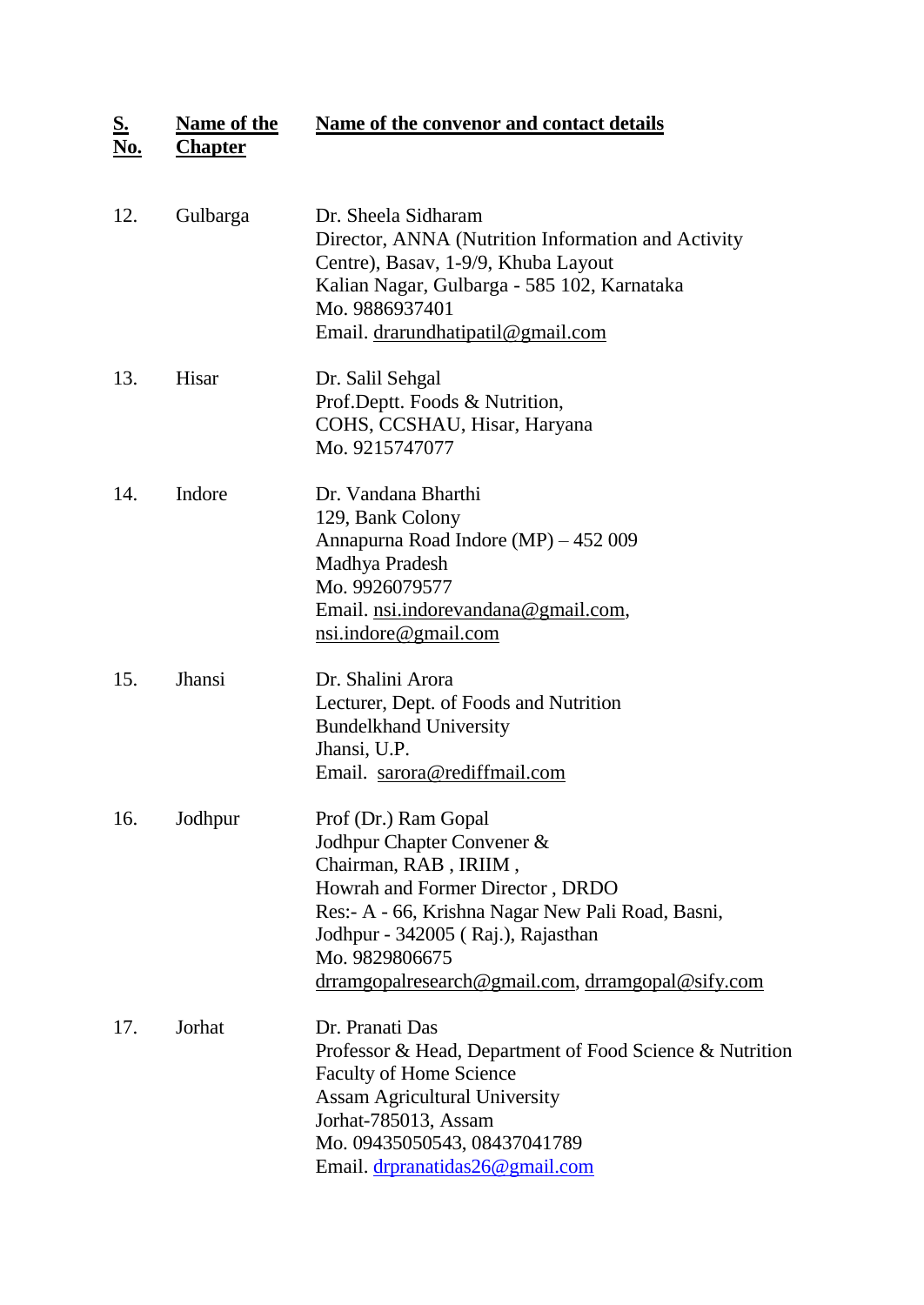**S. Name of the Name of the convenor and contact details** 

| No. | <b>Chapter</b> |  |
|-----|----------------|--|
|     |                |  |

| 18. | Kolkata           | Prof. Sunit Mukherjee<br>Secretary, Dr. Subhas Mukherjee Memorial<br><b>Reproductive Biology Research Centre</b><br>Food & Nutrition Division<br><b>WBSIDC</b> Industrial Estate<br>Building $-1$ , $2nd$ Floor (Near Behala Chowrasta)<br>620 Diamond Harbour Road, Kolkata - 700 034, India<br><b>West Bengal</b><br>Mo. 09231695471<br>Email. sunit_13@rediffmail.com |
|-----|-------------------|--------------------------------------------------------------------------------------------------------------------------------------------------------------------------------------------------------------------------------------------------------------------------------------------------------------------------------------------------------------------------|
| 19. | Lucknow           | Dr Vinod Srivastava<br>Professor & Head, Dept of Community Medicine,<br>Hind Institute of Medical Sciences, Lucknow, UP &<br>Secretary, International Epidemiological Association<br><b>Uttar Pradesh</b><br>Mo. 91-9415101095<br>Email. vinods51@hotmail.com                                                                                                            |
| 20. | Ludhiana<br>(NEW) | Dr Kiran Bains<br>Prof & Head<br>Department of Food and Nutrition<br>Punjab Agricultural University, Ludhiana<br>Mo. 7837700617<br>Email: kiranbains@pau.edu                                                                                                                                                                                                             |
| 21. | Madhurai          | Dr. Vasantha Esther Rani<br>Head & Associate Professor,<br>P.G. Department of Home Science with Food<br>Biotechnology, FATIMA COLLEGE (Autonomous),<br>MADURAI. Tamil nadu<br>Mo. 9344775252, 999427015<br>EMAIL ID: vasanthaerani@gmail.com                                                                                                                             |
| 22. | Marathwada        | Dr. Nalwade Vijaya<br>Prof. & Head<br>Department of Food & Nutrition<br>College of Home Science<br>Marathwada Agriculture University<br>Parbhani - 431402 Maharashtra<br>Mo. 9422875221<br>Email. vm_nalwade@rediffmail.com                                                                                                                                              |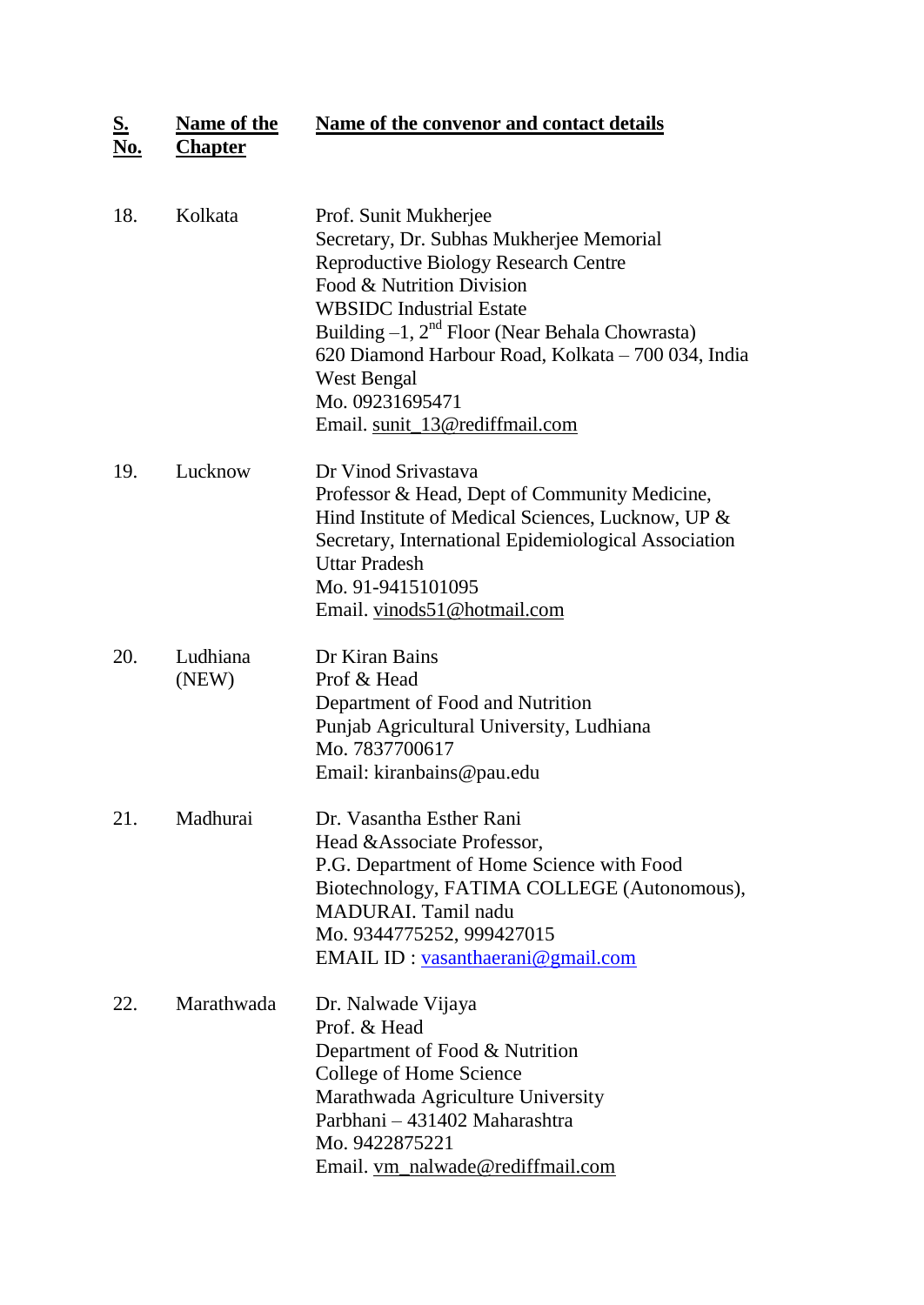| <u>S.</u><br><u>No.</u> | <b>Name of the</b><br><b>Chapter</b> | <b>Name of the convenor and contact details</b>                                                                                                                                                                                                                  |
|-------------------------|--------------------------------------|------------------------------------------------------------------------------------------------------------------------------------------------------------------------------------------------------------------------------------------------------------------|
| 23.                     | Mumbai                               | Dr. Subhadra Mandalika<br>Associate Prof., College of Home Science<br>Nirmala Niketan, Churchgate, Mumbai<br>Maharashtra<br>Mo. 9920098880<br>Email. drmsubhadra@gmail.com, nsimumbai@gmail.com                                                                  |
| 24.                     | <b>Mysore</b>                        | Dr. Shekhara Naik.R,<br>Head and Sr. Assistant professor,<br>Department of Food Science and Nutrition (UG & PG),<br>Yuvaraja's College, University of Mysore, &<br>Mysore, Karnataka, India. Pin 570005<br>Mobile No: 9902238390.<br>Email. rsnaik1967@gmail.com |
| 25.                     | Nagpur                               | Dr Rekha Sharma<br>Associate Professor,<br><b>UGC Human Resource Development Center</b><br>RTMNU, Nagpur<br>Mo. 9823755977<br>drrekha sharma2000@yahoo.com                                                                                                       |
| 26.                     | <b>Nilgiris</b>                      | Dr. K. R. Mani<br><b>Senior Research Officer</b><br>Pasteur Institute of India,<br>Coonoor-641 103, Tamil nadu                                                                                                                                                   |
| 27.                     | Pondicherry                          | Dr Josephine Nirmala Many<br><b>Associate Professor</b><br>PG & Research Department of Home Science<br>Bharathidasan Government College for Women<br>(Autonomous), Puducherry 605003<br>Mo. 9443535742<br>Email. nirmalamany@gmail.com                           |
| 28.                     | Pune                                 | Prof. Kavitha Menon PhD<br><b>Symbiosis School of Biological Sciences</b><br>Symbiosis International (Deemed University)<br>Symbiosis Knowledge Village<br>Lavale, Pune, Maharashtra, India - 412 115<br>Mo. 9446051785<br>Email: kavitha@sihspune.org           |